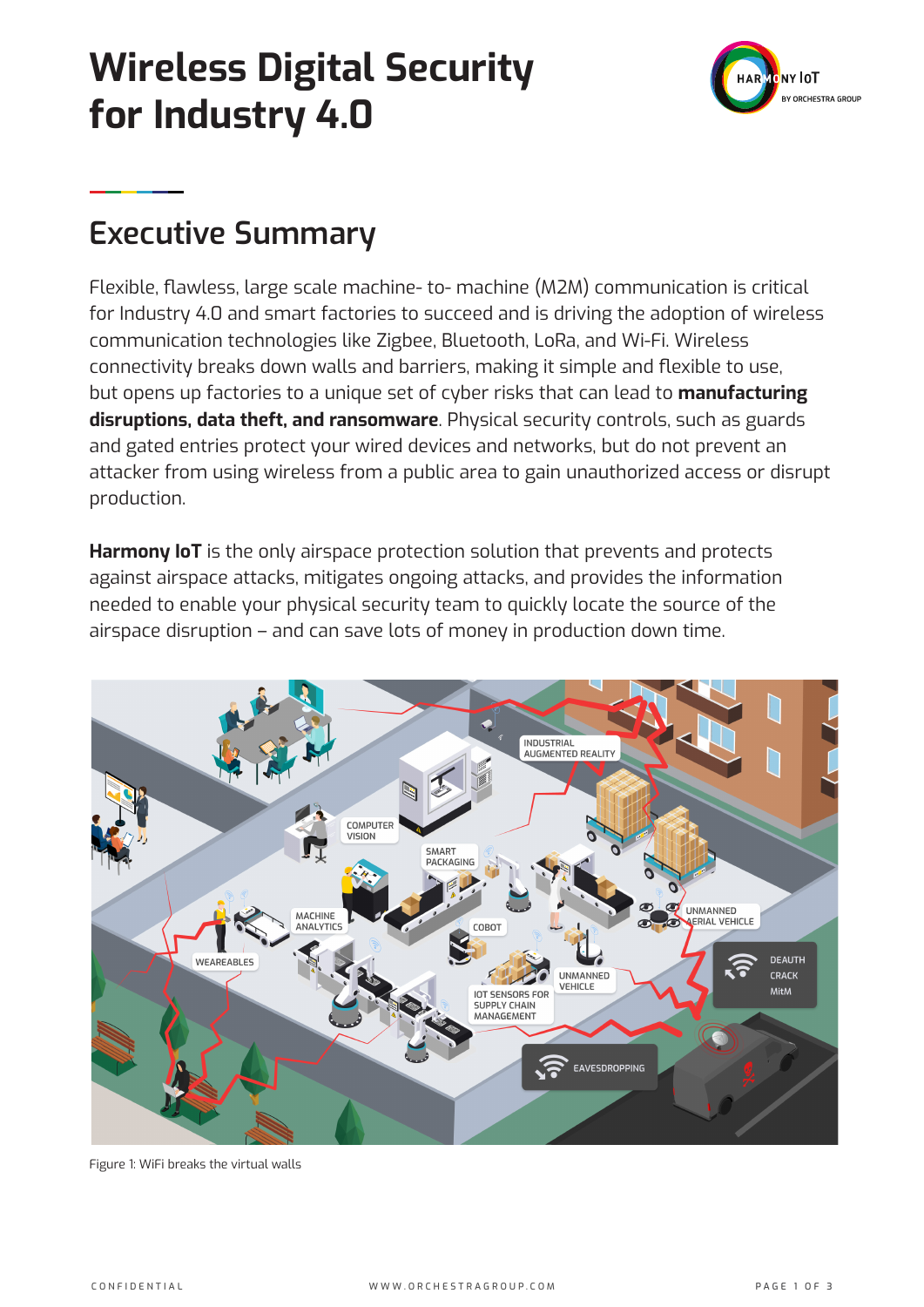

## **Wireless as an Attack Vector**

All that is needed to attack a wireless network from a bench, a van located outside your premises, or from an office kilometer away, is a \$200 attack device easily concealed in a backpack. Attacks like Karma, Evil Twin, or Wireless Deauth can be highly effective in disrupting manufacturing processes and even short disruptions can cost a lot of money.

**Wireless enables attackers to scout your devices and monitor your processes invisibly without breaching your existing physical or web security.** Wireless attackers use "off the shelf" toolkits and devices to scout and attack the airspace, and no special skills are required. In addition, internal airspace risks need to be managed in order to protect against employee error that can be caused by their mobile phone's hotspot These disruptions can directly cost a lot of money in lost production.

## **Wireless Process Risk**

For Industry 4.0, process risk is very tangible and quantifiable – it is the production cost of unexpected down time. A wireless process attack targeting your airspace can easily disrupt proper factory operations by disconnecting a critical piece of equipment from its access point, or from another production step.

**Harmony IoT** can differentiate between an attack and a wireless glitch and provide your security team with the location of a rogue device.

## **Maintaining Wireless Cyber Hygiene**

The first step in managing airspace cyber risk is to ensure "wireless cyber hygiene" proactively preventing and protecting against known wireless threats.

**Harmony IoT** monitors the basic health and security of your wireless networks and equipment, provides the cyber hygiene needed against wireless threats such as Karma, Evil Twin, or Wireless Deauth. **Harmony IoT** cyber hygiene also provides a buffer against unknown threats that depend on a weakness like unpatched or misconfigured systems.